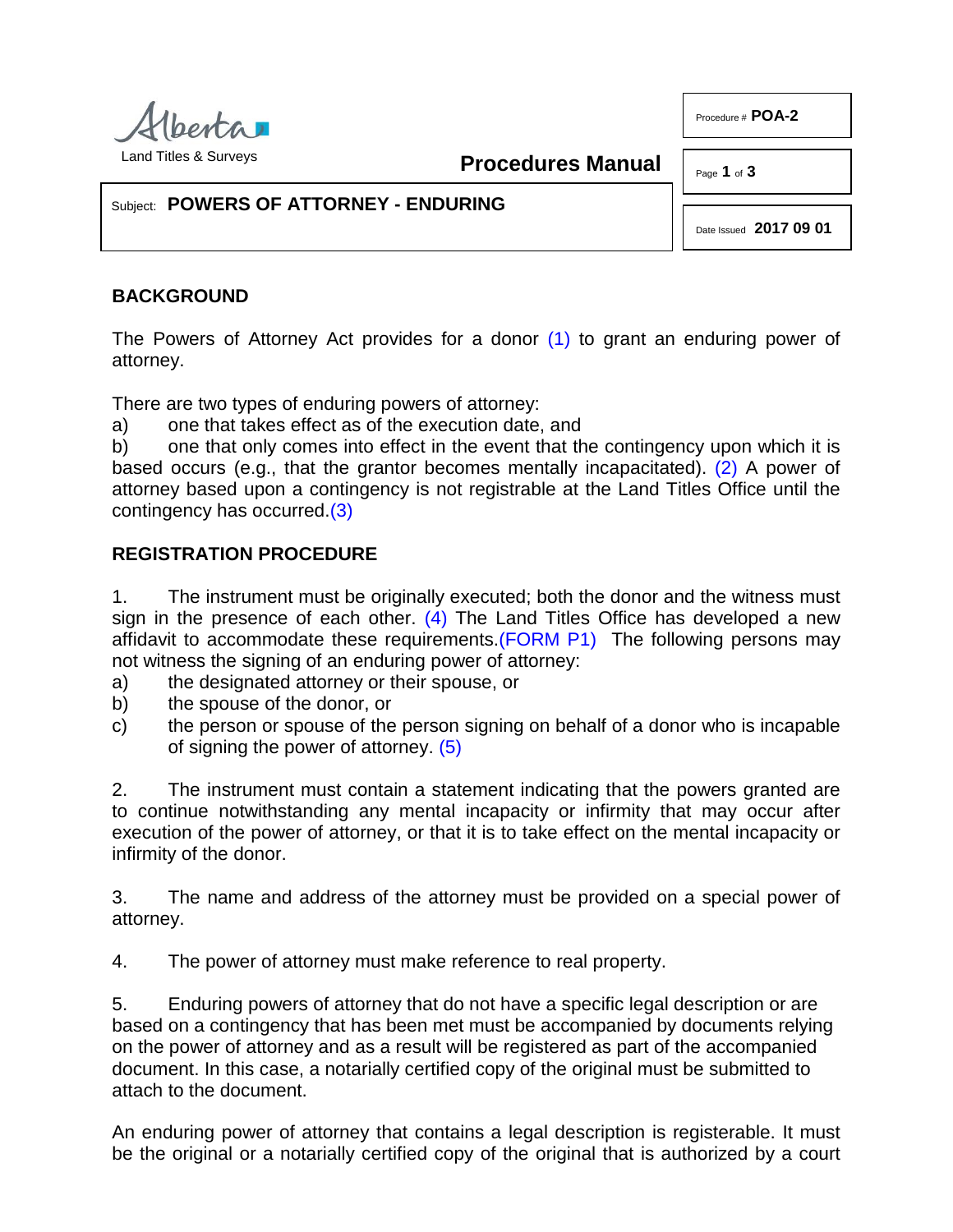order or fiat.

We will continue to accept an enduring power of attorney executed before or after December 1, 1997 if it complies with statutory requirements of the Powers of Attorney Act of that time (prior to Personal Directives Act). In these cases, the power of attorney must incorporate both a [certificate of legal advice](http://www.servicealberta.ca/pdf/ltmanual/POA-2%20CERTIFICATE%20OF%20LEGAL%20ADVICE.pdf) and [explanatory notes,](http://www.servicealberta.ca/pdf/ltmanual/POA-2%20EXPLANATORY%20NOTES.pdf) and have an affidavit of execution pursuant to section 155 of the Land Titles Act.

## **GRANTOR'S INABILITY TO EXECUTE POWER OF ATTORNEY**

<span id="page-1-0"></span>If the grantor is incapable of signing the power of attorney, it may be signed on his behalf. The signing must occur at the direction of the donor and in the presence of the donor and witness. [\(6\)](#page-2-5) The Land Titles Office has developed a new affidavit to accommodate these requirements[.\(FORM P2\)](http://www.servicealberta.ca/pdf/ltmanual/POA-2-FORMP2.PDF) The following persons may not sign an enduring power of attorney on behalf of the donor:

- a) the designated attorney, or
- <span id="page-1-1"></span>b) the spouse of the designated attorney. [\(7\)](#page-2-6)

### **FOREIGN ENDURING POWERS OF ATTORNEY**

<span id="page-1-2"></span>There is provision to accept enduring powers of attorney that are from outside Alberta. [\(8\)](#page-2-7) It must be a valid power of attorney in the place it was executed, and must state that it is to survive mental incapacity or infirmity. (It must meet the normal registration requirements for a power of attorney; i.e., attestation, reference to real property, etc.)

If the enduring power of attorney originates in Canada, a letter from the solicitor stating that the power of attorney meets the above criteria is acceptable for registration. If the power of attorney is from outside Canada the Land Titles Office will require a written legal opinion from a solicitor practising in that jurisdiction. The opinion should be in English.

#### **ENDURING POWER OF ATTORNEY BASED ON A CONTINGENCY**

If a power of attorney is to come into effect only upon a specified contingency being met, i.e., mental incapacity or infirmity or a specific future date, it is not registrable at the Land Titles Office until the contingency has occurred. This type of power of attorney may name a person or persons on whose written declaration the specified contingency is conclusively deemed to have occurred, for the purpose of bringing this into effect. An original or notarized copy of a letter is acceptable as evidence that the contingency has been met.

<span id="page-1-3"></span>If the enduring power of attorney does not name a person, or if the person named dies prior to the contingency coming into effect or is unable to determine whether the contingency has occurred, a declaration from 2 medical practitioners stating that the specified contingency has occurred, will suffice to bring the enduring power of attorney into effect. [\(9\)](#page-2-8) An original or notarized copy of a letter, signed by the doctors, is acceptable as evidence that the contingency has been met.